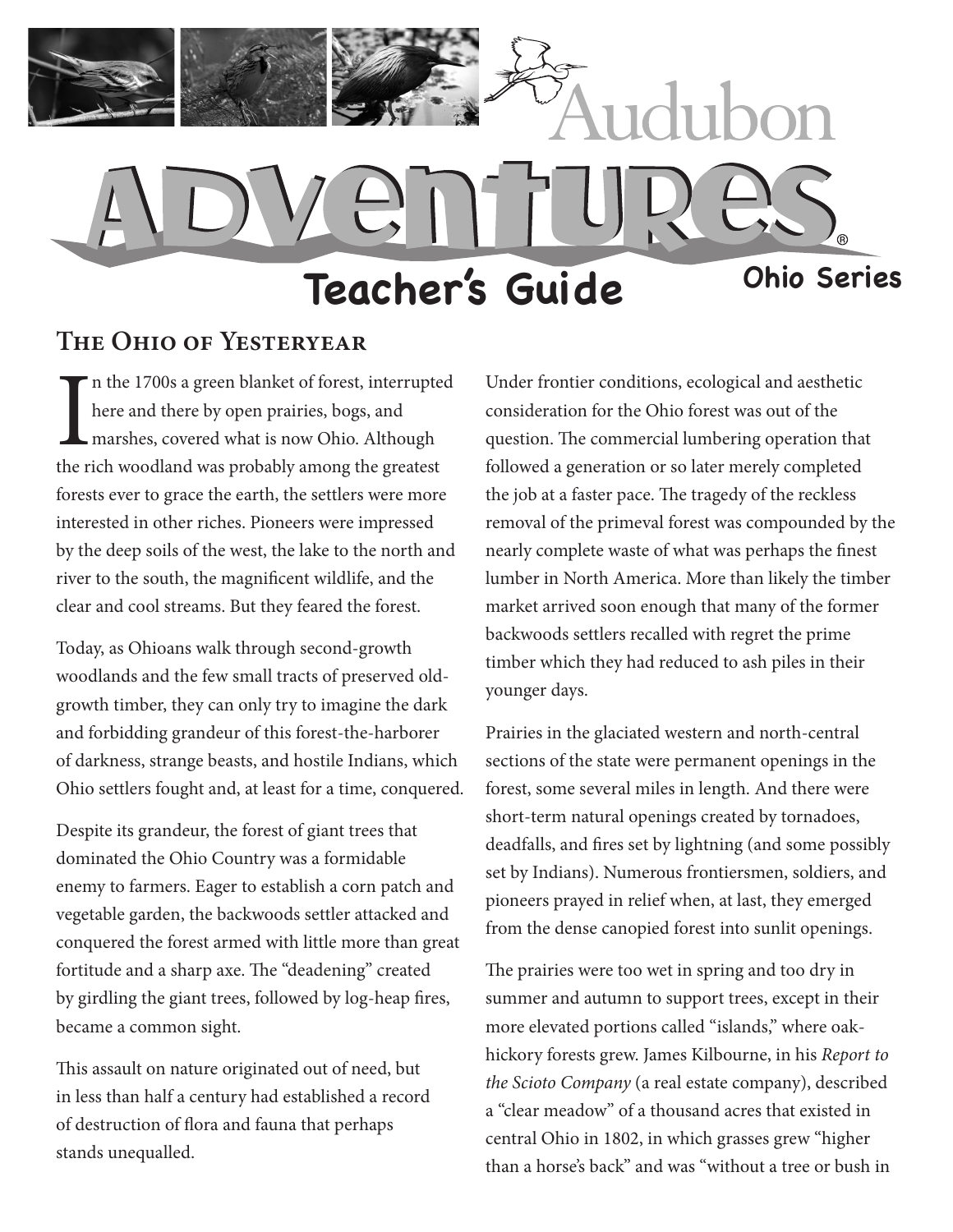the whole extent." Samuel R. Brown, writing in 1815, described "open and extensive prairies" surrounded by "fine oak and chestnut land in the vicinity of Sandusky Bay"; also "a natural meadow 90 miles long and from two to ten wide, extending from the mouth of the Portage" River, Ottawa County, westward around the western end of Lake Erie "to Brownstown" south of Detroit, Michigan.

The Great Black Swamp in northwestern Ohio ranked as one of the region's greatest natural features and is estimated to have been 40 miles wide and 120 miles long, covering part or all of 18 present-day counties.

The Ohio Country was as rich in wildlife as it was in vegetation. Prior to the arrival of the settlers, the abundant wildlife populations were evidently in balance with one another and with the habitat. The Indian apparently had little impact on fish and game populations. Identification of skeletal remains from midden or refuse piles indicated Indian diets included all species of native mammals present in Ohio today, plus black bear, puma, and wolf. Elk and buffalo were present in at least limited numbers. The white-tailed deer was most important, but the Indians also ate passenger pigeons (now extinct), wild turkey, grouse, quail, Canada goose, and many kinds of ducks. From all indications the rivers provided an abundance of fishes, mollusks, turtles, and amphibians. It is believed that the elk and the buffalo were gone before many whites arrived, but during settlement times the balance of the wildlife community was intact.

*adapted from* Hutchings, Edward F. 1979. *Ohio's Natural Heritage*, Chapter 1. Michael B. Lafferty; Editor. Reprinted with permission of the Ohio Academy of Sciences, Columbus, Ohio.

# Ohio's Ecosystems Ohio's Wetlands

Wetlands can be thought of as transition zones between open water and dry land. Three factors are usually used to define wetlands: 1) **hydrology** - water at or near the surface during some part of the growing season, 2) **hydric soils** - those that lack oxygen, and 3) **hydrophytic vegetation** - plants that are adapted to life in saturated conditions. There are many types of wetlands in Ohio: wet prairies, sedge meadows, fens, bogs, marshes, swamps, wet woods, and vernal pools. Many contain unique species of plants and animals adapted to a specific range of conditions.

Wetlands are among the earth's most diverse and productive ecosystems. They can be compared to tropical rain forests and coral reefs in the diversity of species they support. Species that live in wetlands are influenced greatly by the presence of water and by fluctuating water levels throughout the year and from



year to year. As described in the student guide, some plants and animals have developed interesting and unique adaptations to these conditions.

Wetlands once covered about 19 percent of Ohio. Today, they account for less than 3 percent of the landscape. This amounts

to a 90 percent loss of this valuable ecosystem. With this loss has come the failure of the many functions that wetlands perform in the landscape. The Ohio Department of Natural Resources considers wetland loss to be the second leading cause of wildlife endangerment in the state. Also lost are some of the many benefits wetlands provide to humans, including storage of floodwater during heavy rains, recharge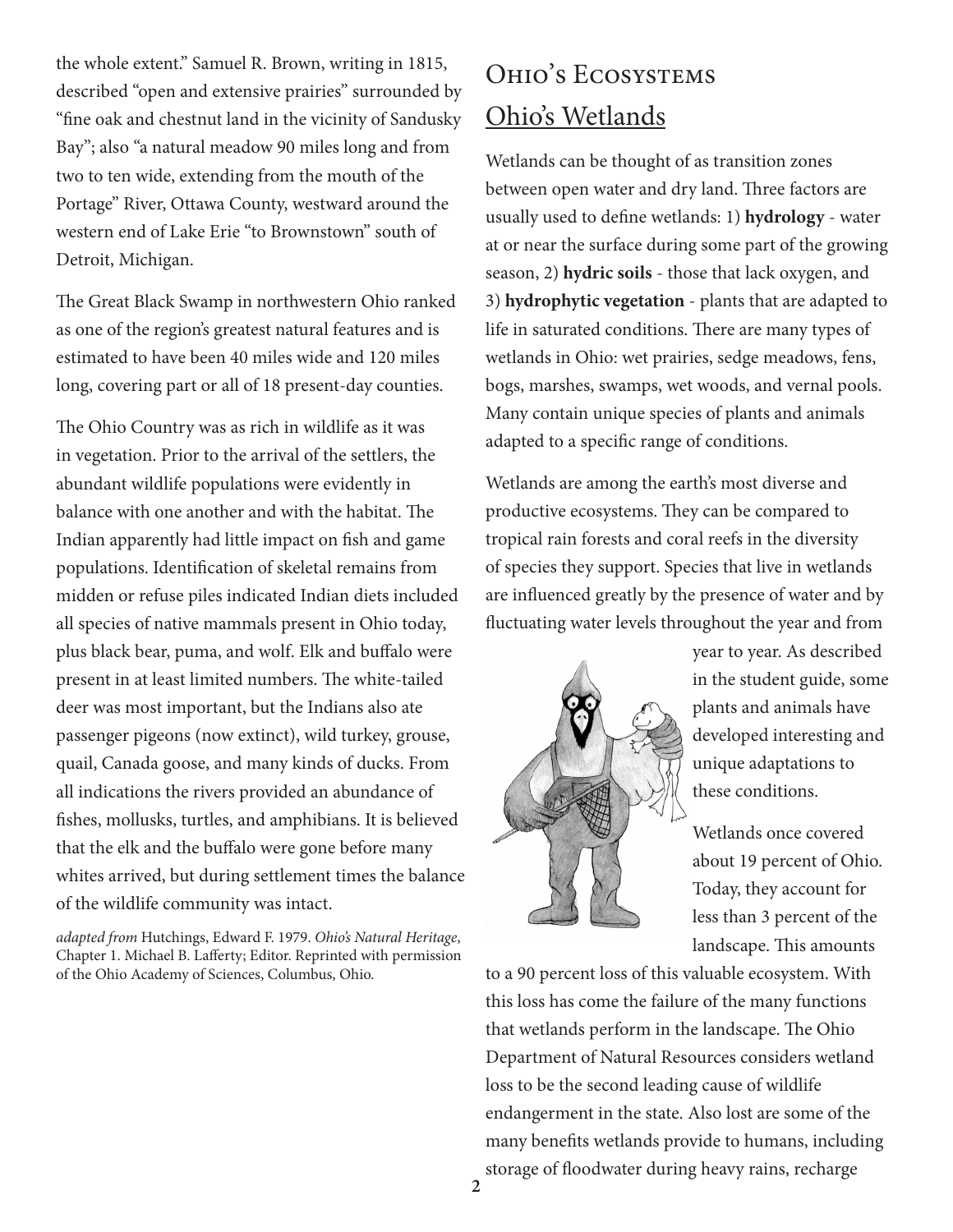of groundwater supplies, filtering of contaminants from surface water, and numerous recreational opportunities.

## Wetlands Vocabulary

adaptation migration purification marsh swamp bog insectivorous

## Ohio's Forests

Early land surveys conducted in the late 1700s reveal that 95 percent of Ohio was once covered by mature forest. The forests of the rugged, unglaciated hill



regions of southern and southeastern Ohio were predominately mixed oak and hickory. Beech and hemlock forests often appeared in the cooler gorges of this region. Much of the central, western, and northern portions of Ohio were covered by forests dominated by beech and maple. Swamp forests

dominated by elm and ash were found growing on the floodplains of the river valleys.

Today, forested areas cover about 30 percent of Ohio's landscape. In some western counties of the state, where agricultural production is rich, forests cover as little as three or four percent of the land. In the hilly and less productive regions of southern and southeastern Ohio, the land may be covered by more than 70 percent forest. Most is broadleaf, deciduous forest.

Only about three percent of our forests are dominated by coniferous (evergreen) trees. Virtually all of Ohio's existing forests have been altered by human activity. Only a few untouched stands of mature trees where the forest ecosystem is still complete can be referred to as "old growth" forest.

Ohio's fertile soils, plentiful rainfall, and moderate climate make it perfect for growing trees. Left undisturbed, nearly all of Ohio would eventually become forest once again. Left uncut, grasses would give way to shrubs, which would shade the soil, hold in moisture, and allow trees to grow. Pioneer species, such as elm, ash, and black cherry, would further shade the ground, allowing for dominant species such as oaks, maples, and beeches to take over once again. Evidence of this slow, but inevitable process of succession is visible in any abandoned Ohio farm field after just a few years.

## Forest Vocabulary

old growth deforestation succession decomposition erosion environmentalist wildlife biologist

## Ohio's Prairies

Prairies are beautiful and complex natural ecosystems dominated by perennial grasses mixed with a rich diversity of flowering plants. The prairies of North America are unlike any other natural community on earth. While they may at first look much like abandoned fields or meadows, they are very different. Fields and meadows, when left alone, undergo rapid succession and invasion by weeds and trees. Prairies are stable, fire-adapted communities that, when left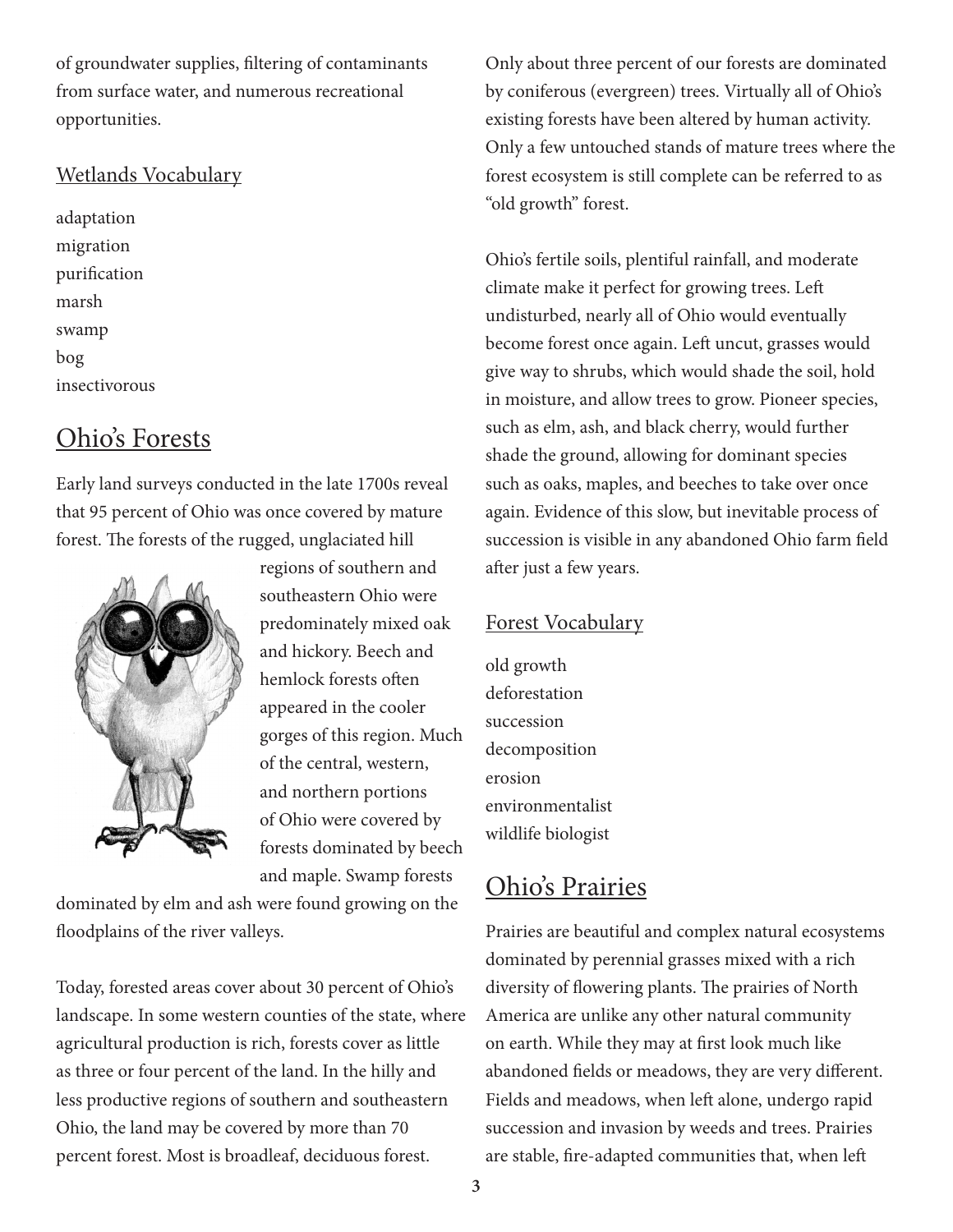undisturbed, are seldom invaded by alien species.

When settlers first arrived in Ohio, they encountered over 300 prairies that ranged in size from several acres to several square miles. Most of these prairie "islands" were located in the western part of the state and surrounded by vast forest. Today prairies are considered to be one of Ohio's rarest ecosystems, with most having disappeared to the plow and other human changes to the land. A few prairie remnants can still be found growing along roadsides, railroad right-of-ways, abandoned pioneer cemeteries, and other undisturbed areas.

Ohio prairies range from wet meadows – a system that is both a wetland and a prairie due to saturated soil conditions – to dry prairies that grow on the thin, rocky soils of hillsides. Prairies are composed mostly of perennial grasses and forbs with deep root systems. More that two-thirds of the typical prairie plant is underground, compared to one half or less for most forest plants or lawn grasses. This and other

adaptations make prairie plants able to survive stressful conditions of heat, drought, and periodic fires. Many prairie plants have become popular with gardeners because of their



varied color and ability to flourish under harsh conditions.

## Prairie Vocabulary

annual germination grass

grassland herbivore mixed prairie perennial

## Ecosystem Activities

#### Natural State Symbols

While your students are learning about native Ohio ecosystems, teach or review the ways that scientists group forms of life. This activity will provide a fun introduction to categorizing various living and nonliving objects, while teaching the official state symbols.

Provide your students with a list of Ohio's official state symbols:

| Mammal     | white-tailed deer       |
|------------|-------------------------|
| Bird       | Northern cardinal       |
| Wildflower | large-flowered trillium |
| Tree       | Ohio buckeye            |
| Insect     | ladybird beetle         |
| Fish       | small-mouthed bass      |
| Reptile    | blue racer              |
| Fossil     | trilobite               |
| Gemstone   | flint                   |

Help them to decide what order / or other grouping is appropriate for each (bird, mammal, fossil, etc.). Then ask your students to find the pictures of Ohio's official state symbols in one of the three student issues. They can circle each symbol as they find it.

#### Follow-up:

\* Break your students into small groups. Assign each group one of the state symbols. Have each group research their symbol using field guides, encyclopedias, and other sources. Have them write a story or a report about their assigned symbol.

\*Quiz your students on the state symbols.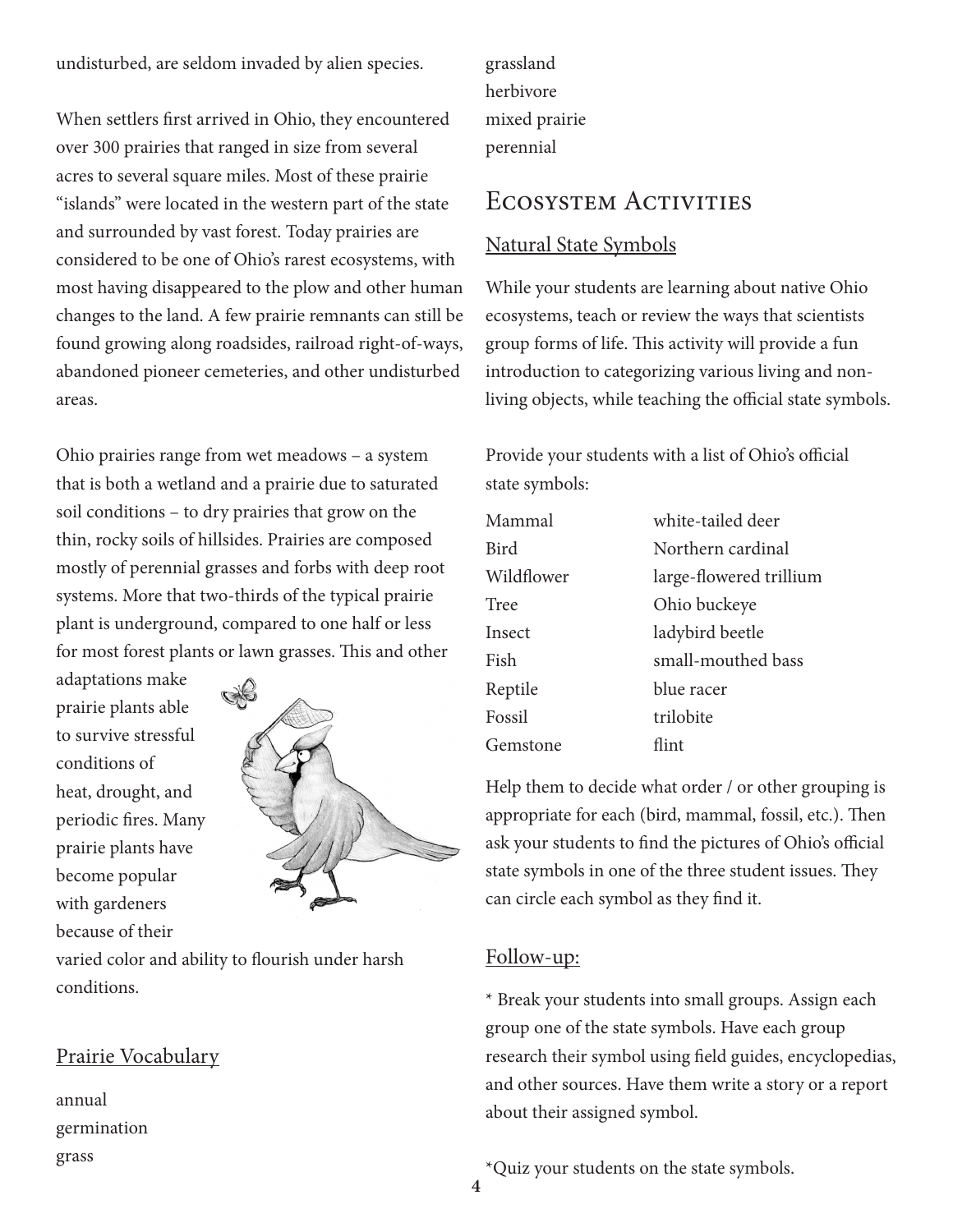## Threatened and Endangered Species in Ohio

w – found mostly in wetlands f – found mostly in forests p – found mostly in prairies *Birds*

American bittern – w bald eagle – w black tern – w Canada warbler – f common tern – w hermit thrush – f king rail – w least bittern – w Magnolia warbler – f Northern harrier – w piping plover – w sandhill crane – w sedge wren – w, p upland sandpiper – p winter wren – f yellow-crowned night heron – w

#### *Mammals*

Indiana bat – f Eastern wood rat – f bobcat – f river otter – w woodland jumping mouse – w, f star-nosed mole – w

#### *Amphibians*

Eastern spade foot toad – w

#### *Reptiles*

Blanding's turtle – w Eastern plains garter snake – p fox snake – w Massasauga rattlesnake – w, p Northern copperbelly watersnake – w spotted turtle – w timber rattlesnake – f

## A Wildlife Inventory

This activity will build upon the state symbols activity, giving your students more experience in grouping wildlife according to animal orders. It will also introduce them to another way of grouping wildlife – according to where they live.

Ask your students to examine each of the three student issues and then complete a list of all animals in each ecosystem.

#### Follow-up:

\* Have students do a similar inventory for the wildlife in their yards or in the school yard.

\* Have students study one or more of the ecosystems through books, videos, etc., and have them add several species of wildlife to each order of their inventory.

\* Have the students keep a wildlife inventory during field trips.

\* Have a wildlife biologist / naturalist visit the class and talk about ways they inventory wildlife.

\* Have students explore the Ohio Wildlife History Timeline. (See *Suggested Curriculum/Activity Guides* section.)

## Extirpated Species In Ohio

#### *Mammals*

snowshoe hare rice rat porcupine timber wolf marten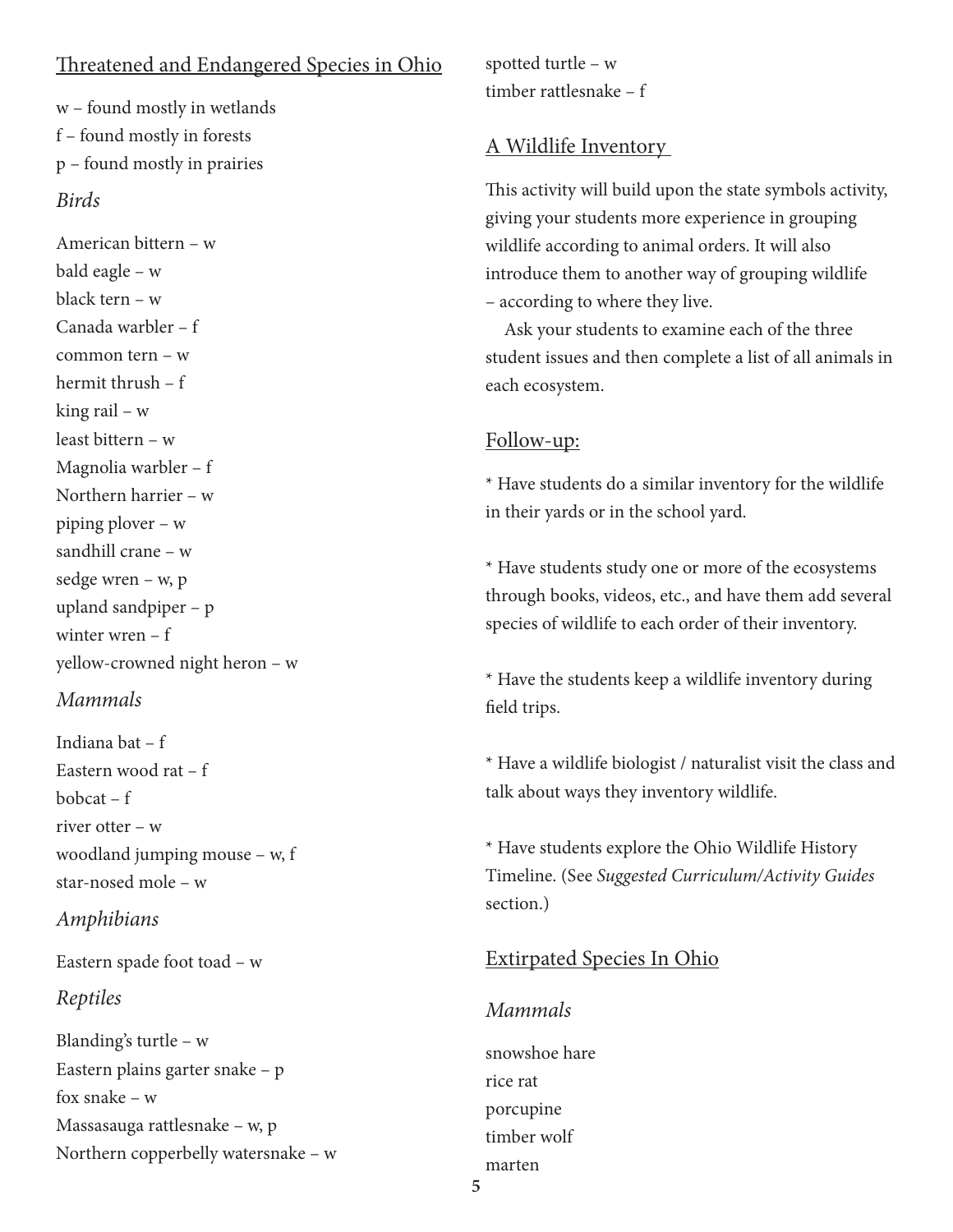fisher mountain lion lynx wapiti (elk) bison

### *Birds*

American swallow-tailed kite greater prairie chicken common raven Bachman's sparrow ivory-billed woodpecker passenger pigeon (extinct) Carolina parakeet (extinct)

## Where is the Nearest Wetland, Prairie, and Forest?

Have your students research where the nearest wetland, prairie, and forest is to your school, and / or to their homes. Have them list any wetlands, prairies, or forests they might know of near your school. Then have them check with the local park district, field office of the Ohio Department of Natural Resources, Ohio Environmental Protection Agency, or the Soil and Water Conservation District for your county to find some good examples of these ecosystems near your school. Have the students find and mark these areas on a map. Then have them map out a route between each ecosystem and their school and / or home. Call the county engineer's office to see if maps are available for your area, or use the *Ohio Gazetteer*. This could be a preparatory activity prior to a field trip to a local site.

#### Growing Prairie Plants

Growing a prairie garden can be an enjoyable way for students to learn about this most endangered of Ohio's native ecosystems. Space requirements are limited. A corner of your schoolyard should do. Consult with

an experienced person or agency that can give you a list of plants that are native to your particular area and can advise you on how and when to plant. The Ohio Department of Natural Resources, Aullwood Audubon Center and Farm, or Grange Insurance Audubon Center (see contact section) can provide you with information on planting prairie gardens. Starting a prairie can be lots of fun and watching the results of your care and time is very rewarding. The Web Resources list at the end of this guide includes links to a number of grant programs to help fund development of school wildlife gardens and outdoor learning areas.

#### Forest Artwork

This activity will get your students to explore the various objects found in the woods. Provide each student with a sturdy piece of blank paper. Have them "paint" a picture of a forest using only natural materials as their medium. Dirt, flowers, moss, and other objects can all be rubbed onto the paper to create various colors.

#### Adopt A Wetlands Study Animal

Your students can learn much about wetlands and their role in the life of a salamander or newt by adopting a wetland study animal for your classroom. Prepare a terrarium following internet research. Have the students help research the habitat needs of their new animal in advance. Students can help to catch insects to feed their amphibian. Visit your local pet store or science supply company for information on what kinds of salamanders or newts are available. Make sure you get plenty of information on the care and feeding of the pet in advance. An alternative would be to acquire tadpoles and grow them into adult frogs in a terrarium. Be sure to ask your pet store owner if the animal you wish to purchase was born and raised in captivity and not captured from the wild. In the interest of protecting our native amphibians, only captive raised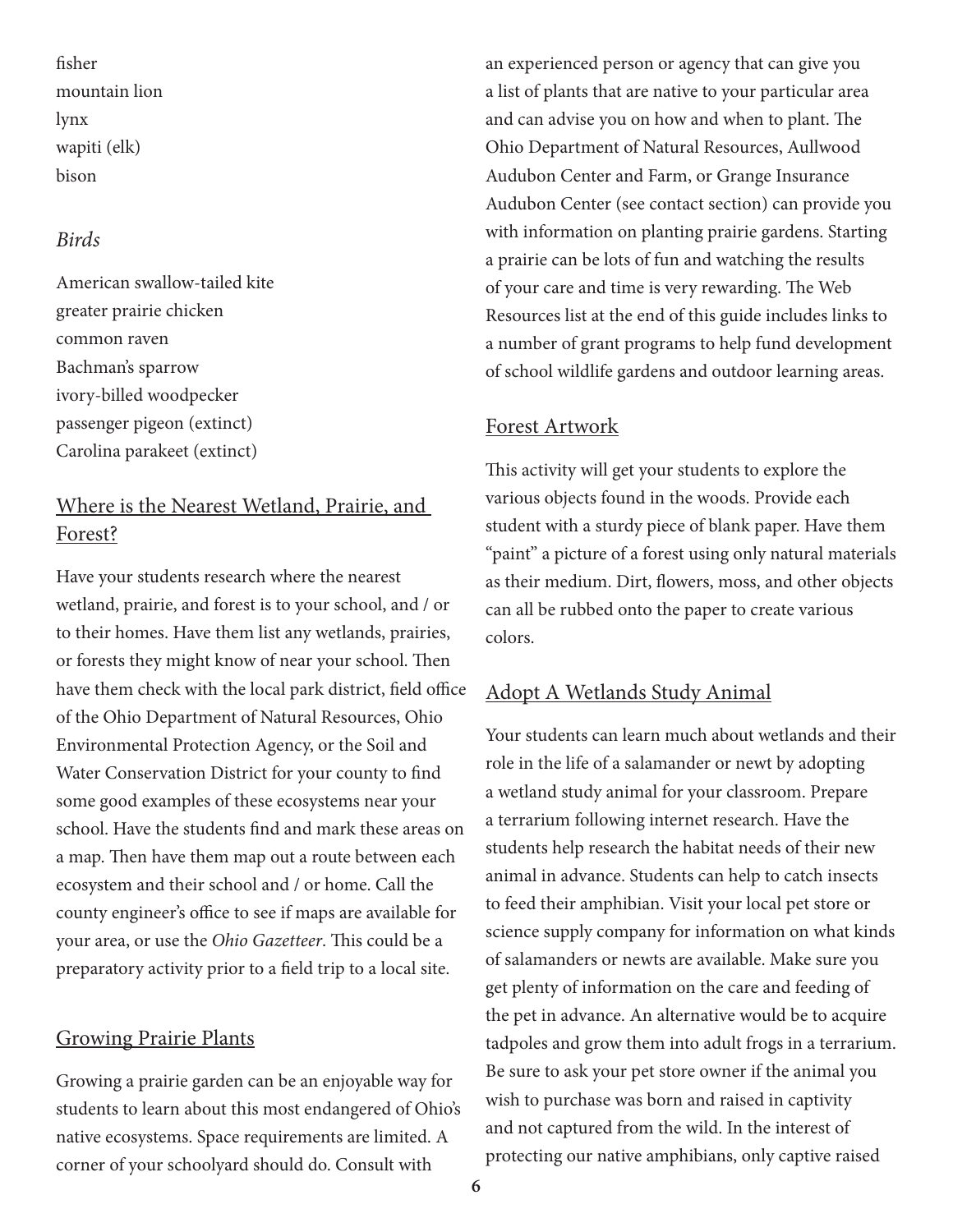animals should be purchased.

#### Experience Ohio's Natural Heritage First Hand

Nothing can teach your students more about native Ohio ecosystems than a well-planned trip to a local wetland, prairie, or forest. It is not necessary, however, to visit a high quality natural area. Students can learn much from a visit to a small local wetland, wooded area, or grassland. Study some of the features of the ecosystem to be visited in advance and help prepare the students to identify some of the most common plants and animals of the area. Take field guides with you. You do not need to be able to identify plants and animals to take your students on a field trip. Look the plants and animals up with your students and try to identify them.

Many individuals and agencies are available to help your class learn more about native Ohio ecosystems. Consider contacting your local park district, nature center, college, or Ohio Department of Natural Resources office. Also consider asking your local Audubon Society chapter to help lead your students on a field trip to a local wetland, forest, or prairie.

#### *Did You Know?*

… The once-extensive inland and coastal marshes of western Lake Erie have been reduced to less than 5 percent of their original expanse.

… Some of the finest hardwoods in the world grow in Ohio. A walnut tree in Pioneer, Ohio was once sold for \$35,000.

… Early Ohio settlers thought any land that could not grow trees would be too poor to be farmed. Prairie soils have since proven to be among the most productive in the world.

… Tallgrass prairies once covered over 400,000 square miles in the United States.

… Prairie is the name for North America's native grasslands. Names for other grasslands around the world include: steppes, downs, savannas, veldts, and pampas.

… The world's largest grasslands are the steppes of Europe and Asia.

… Most of the crops that feed the world are actually seeds of domesticated grasses.

… One square acre of North America prairie in midsummer contains 10 million insects according to one estimate.

… Of the 200 species of fish found in the Great Lakes, about 90 percent are directly dependent upon wetlands during some stage of their life cycle.

… Festivals such as International Migratory Bird Day in May and Wing Watch Weekend in April attract thousands of visitors from all over Ohio, as well as from out of state, to the marshes of Lake Erie to watch the spring bird migration.

… There are over 100 different hardwood tree species and 25 softwood tree species growing in Ohio.

… Ninety-four percent of Ohio's forests are privately owned.

… Ohio ranks fourth nationally in maple syrup production, averaging 100,000 gallons each year.

#### Ohio Academic Content Standards - 2007

Over the past several years Ohio teachers have continued to strengthen their classroom science curriculum to address important skills needed by students to successfully complete the science portion of the Ohio Achievement Test. The activities presented in the three special Ohio ecosystem (prairies, wetlands, forests) issues of Audubon Adventures Ohio Series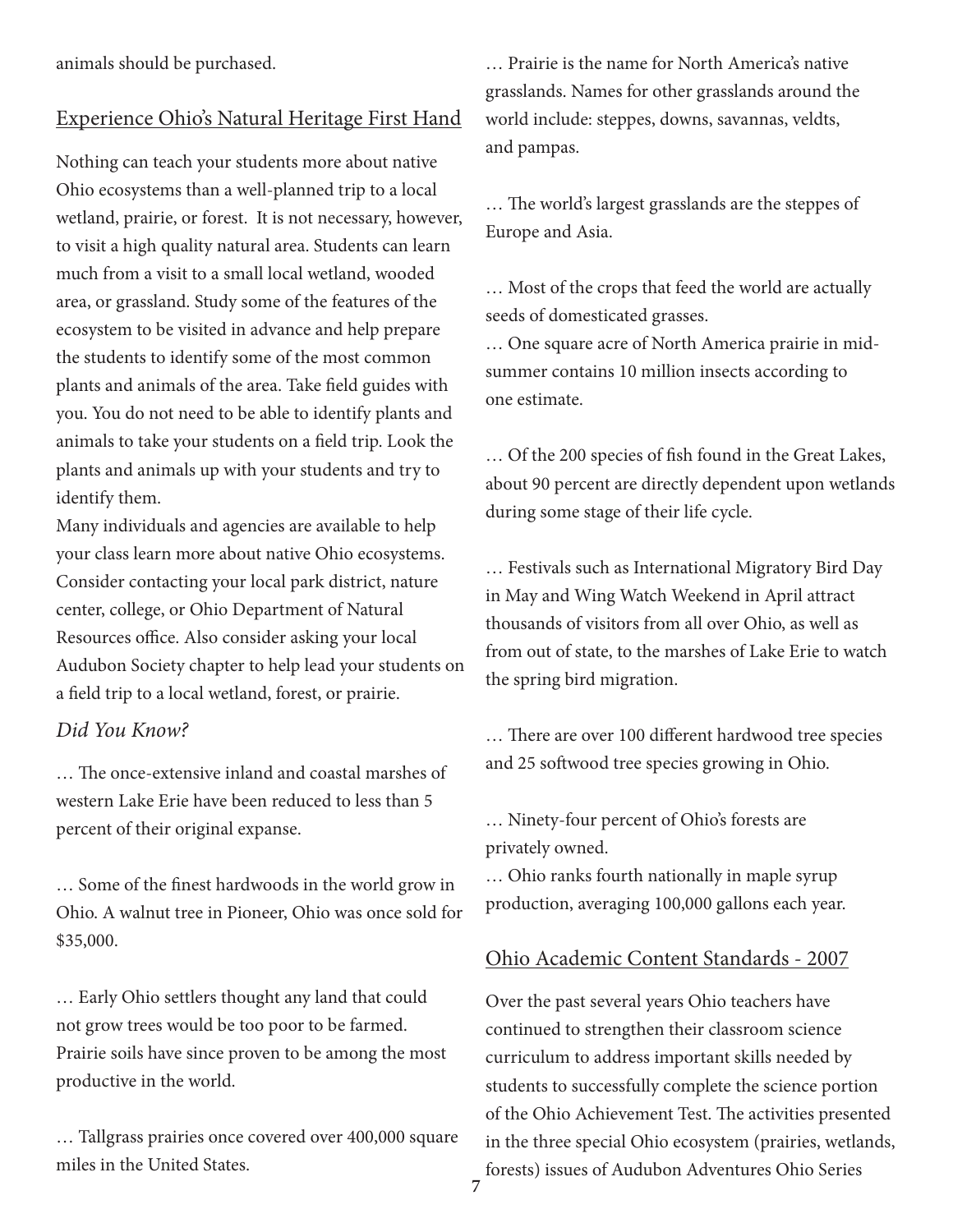have been designed to be an additional resource for student competency learning.

## Grade-Level Indicators Addressed

### **English Language Arts - Acquisition of Vocabulary**

**Grade 3 – ELAV1** – Determine the meaning of unknown words using a variety of context clues, including word, sentence and paragraph clues.

**Grade 3 – ELAV5** – Apply knowledge of individual words in unknown compound words to determine their meanings.

**Grade 3 – ELAV9** – Determine the meanings and pronunciations of unknown words by using dictionaries, glossaries, technology and textual features, such as definitional footnotes or sidebars. **Grade 4 – ELAV1** – Determine the meaning of unknown words by using a variety of context clues, including word sentence and paragraph clues.

**Grade 4 – ELAV7** – Identify the meanings of prefixes, suffixes and roots and their various forms to determine the meanings of words.

**Grade 4 – ELAV9** – Determine the meanings and pronunciations of unknown words by using dictionaries, glossaries, technology and textual features, such as definitional footnotes or sidebars.

**Grade 5 – ELAV1** – Define the meaning of unknown words by using context clues and the author's use of definition, restatement and example.

**Grade 5 – ELAV6** – Apply the knowledge of prefixes, suffixes and roots and their various inflections to analyze the meanings of words.

**Grade 5 – ELAV8** – Determine the meanings and pronunciations of unknown words by using dictionaries, thesauruses, glossaries, technology and textual features, such as definitional footnotes or sidebars.

#### **English Language Arts – Writing Processes**

**Grade 3 – ELWP1** – Generate writing ideas through discussions with others and from printed material. **Grade 3 – ELWP5** – Organize writing by providing a simple introduction, body and a clear sense of closure. **Grade 3 – ELWP13** – Use resources and reference

materials, including dictionaries, to select more effective vocabulary.

**Grade 4 – ELWP1** – Generate writing ideas through discussions with others and from printed material. **Grade 4 – ELWP5** – Organize writing, beginning with an introduction, body and a resolution of plot, followed by a closing statement or a summary of important ideas and details.

**Grade 4 – ELWP13** – Use resources and reference materials, including dictionaries, to select more effective vocabulary.

**Grade 5 – ELWP1** – Generate writing ideas through discussions with others and from printed material, and keep a list of writing ideas.

**Grade 5 – ELWP6** – Organize writing, beginning with an introduction, body and a resolution of plot, followed by a closing statement or a summary of important ideas and details.

**Grade 5 – ELWP17** – Prepare for publication (e.g., for display or for sharing with others) writing that follows a format appropriate to the purpose, using techniques such as electronic resources and graphics to enhance the final product.

#### **Mathematics – Data Analysis and Probability Standard**

**Grade 3 – MDA1** – Collect and organize data from an experiment, such as recording and classifying observations or measurements, in response to a question posed.

**Grade 3 - MDA5** – Match a set of data with a graphical representation of the data.

**Grade 3 – MDA7** – Analyze and interpret information represented on a timeline.

**Grade 4 – MDA1** – Create a plan for collecting data for a specific purpose.

**Grade 4 – MDA2** – Represent and interpret data using tables, bar graphs, line plots and line graphs.

**Grade 4 – MDA3** - Interpret and construct Venn diagrams to sort and describe data.

**Grade 5 – MDA1** – Read, construct and interpret line graphs, circle graphs and histograms.

**Grade 5 – MDA2** – Select, create and use graphical representations that are appropriate for the type of data collected.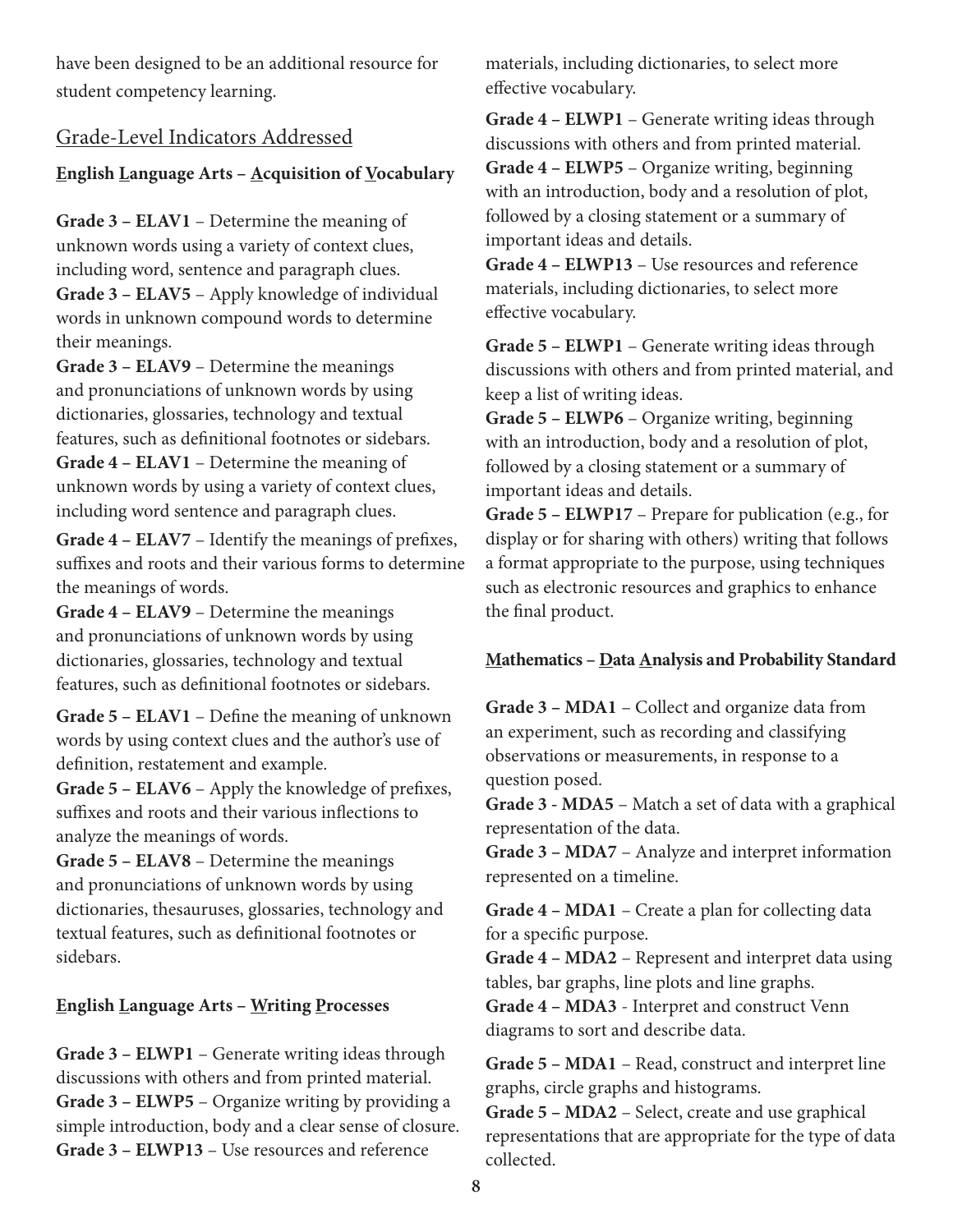**Grade 5 – MDA3** – Compare representations of the same data in different types of graphs, such as a bar graph and circle graph.

## **Science – Life Science:**

**Grade 3 - SCLS1** – Compare the life cycles of different animals including birth to adulthood, reproduction and death (e.g., egg-tadpole-frog, egg-caterpillar- chrysalisbutterfly.)

**Grade 3 - SCLS2** – Relate animal structures to their specific survival functions (e.g., obtaining food, escaping or hiding from enemies).

**Grade 3 - SCLS3** – Classify animals according to their characteristics (e.g., body coverings and body structure). **Grade 3 - SCLS6** – Describe how changes in an

organism's habitat are sometimes beneficial and sometimes harmful.

**Grade 4 - SCLS1** – Compare the life cycles of different plants including germination, maturity, reproduction and death.

**Grade 4 - SCLS2** - Relate plant structures to their specific functions (e.g., growth, survival and reproduction).

**Grade 4 - SCLS3** - Classify common plants according to their characteristics (e.g., tree leaves, flowers, seeds, roots and stems).

**Grade 4 - SCLS5** - Describe how organisms interact with one another in various ways (e.g., many plants depend on animals for carrying pollen or dispersing seeds).

**Grade 5 - SCLS1** – Describe the role of producers in the transfer of energy entering ecosystems as sunlight to chemical energy through photosynthesis.

**Grade 5 - SCLS2** – Explain how almost all kinds of animals' food can be traced back to plants.

**Grade 5 - SCLS3** – Trace the organization of simple food chains and food webs (e.g., producers, herbivores, carnivores, omnivores and decomposers).

**Grade 5 - SCLS4** – Summarize that organisms can survive only in ecosystems in which their needs can be met (e.g., food, water, shelter, air, carrying capacity and waste disposal). The world has different ecosystems and distinct ecosystems support the lives of different types of organisms.

**Grade 5 - SCLS5** – Support how an organism's pattern of behavior are related to the nature of that organism's ecosystem, including the kinds and numbers of other organisms present, the availability of food and resources, and the changing physical characteristics of the ecosystem.

**Grade 5 - SCLS6** – Analyze how all organisms, including humans, cause changes in their ecosystems and how these changes can be beneficial, neutral or detrimental (e.g., beaver ponds, earthworm burrows, grasshoppers eating plants, people planting and cutting trees and people introducing a new species). **Social Studies - Geography**

**Grade 3 – SSG6** – Identify and describe the landforms and climate, vegetation, population and economic characteristics of the local community **Grade 3 – SSG7** – Identify ways that physical characteristics of the environment (i.e., landforms, bodies of water, climate and vegetation) affect and have been modified by the local community.

**Grade 4 – SSG4** – Use maps to identify the location of major physical and human features in Ohio including: Lake Erie; rivers; plains; the Appalachian Plateau. **Grade 4 – SSG5** – Describe and compare the landforms, climates, population, vegetation and economic characteristics of places and regions in Ohio. **Grade 4 – SSG8** – Identify how environmental processes (i.e., glaciation and weathering) and characteristics (landforms, bodies of water, climate, vegetation) influence human settlement and activity in Ohio.

**Grade 4 – SSG9** – Identify ways that people have affected the physical environment of Ohio including: use of wetlands; use of forests; building farms, towns and transportation systems; using fertilizers, herbicides and pesticides; building dams.

**Grade 5 – SSG3** – Describe and compare the landforms, climate, population, culture and economic characteristics of places and regions in North America. **Grade 5 – SSG8** – Explain how the characteristics of different physical environments affect human activities in North America.

**Grade 5 – SSG9** – Analyze the positive and negative consequences of human changes to the physical environment.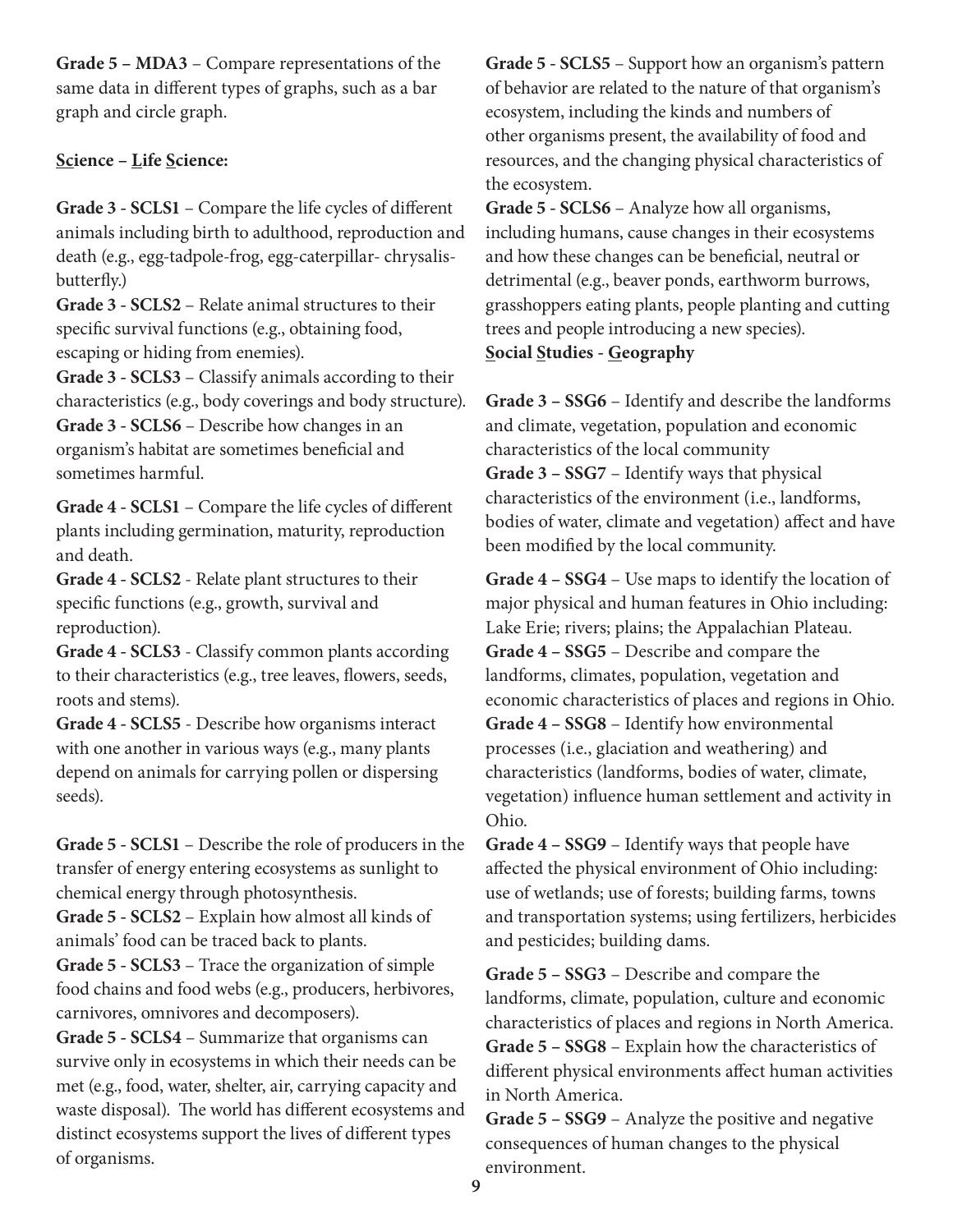# Suggested Curriculum / Activity Guides:

*Wow: The Wonders of Wetlands: An Educator's Guide*. 1995. 330 pp. Environmental Concerns Inc. P.O. Box P, St. Michaels, Maryland 21663 (410) 745-9620. An excellent K-12 activity guide full of helpful background material and innovative activities that teach about wetlands.

*Habitats For Learning: A Planning Guide For Using and Developing School Land Labs.* 1995. 76 pp. And *Habitats For Learning: A Directory Of School Land Labs.* 137 pp. Ohio Environmental Education Fund – Ohio Environmental Protection Agency and the Ohio Department of Natural Resources. OEEF, Ohio Environmental Protection Agency, P.O. Box 1049, Columbus, OH 43216. (614) 644-2873. The guide helps educators begin to use what already exists on school grounds to promote outdoor education as well as teaching them how to enhance and develop these areas to better meet their school's needs.

There are some excellent environmental education programs available to Ohio teachers who will take the time to attend a short training session. These programs include interdisciplinary activity guides for K-12 classrooms.

*Project Learning Tree*. American Forest Foundation. In Ohio, Contact the ODNR, Division of Forestry, 1855 Fountain Square Court H-1, Columbus, OH 43224. (614) 265-6694 Activity guide is only available to those who attend a 6-hour PLT workshop.

*Project WET (Water Education for Teachers)* Montana State University. In Ohio, Contact the Ohio Water Education Program, c/o ODNR Division of Soil and Water Conservation, 1939 Fountain Square Court E-2, Columbus, OH 43224 (614) 265-6610. K-12 activity guide available through in-service workshops.

*Project WILD, Project WILD Aquatic* and *Project Flying WILD*. In Ohio, Contact the ODNR, Division of Wildlife, 1840 Belcher Drive G-1, Columbus, OH 43224 (614) 265-6300. Interdisciplinary activity guides available only to those who attend a workshop.

*Nature Scope*, National Wildlife Federation, 1412 Sixteenth Street, N.W., Washington, D.C. 20036-2266. Curriculum packets on various topics, including: "Wading Into Wetlands"; "Incredible Insects"; "Let's Hear It For Herps!"; "Birds, Birds, Birds,"; "Amazing Mammals – Part I and II"; and "Endangered Species."

## Music Recordings:

*Magpie: Living Planet, and Seed on the Prairie*, Greg Artzner and Terry Leonino, Collectors Records, 1604 Arbor View Road, Silver Springs, MD 20902.

*The Bat Chorus, and The Frog Chorus*, David Stokes, Tomorrow River Recordings, Milwaukee, WI.

## Further Reading:

Braun, E. Lucy. 1961. *The Woody Plants of Ohio – Trees, Shrubs, and Woody Climbers Native, Naturalized, and Escaped.* Ohio State University Press. Columbus, OH 362 pp.

Eastman, John and Amelia Hansen. 1992. *The Book of Forest and Thicket – Trees, Shrubs, and Wildflowers of Eastern North America.* Stackpole Books. Harrisburg, PA 212 pp.

Kircher, John C. and Gordon Morrison. *A Field Guide to Eastern Forests*. Houghton Mifflin Co. Boston, MA 368 pp.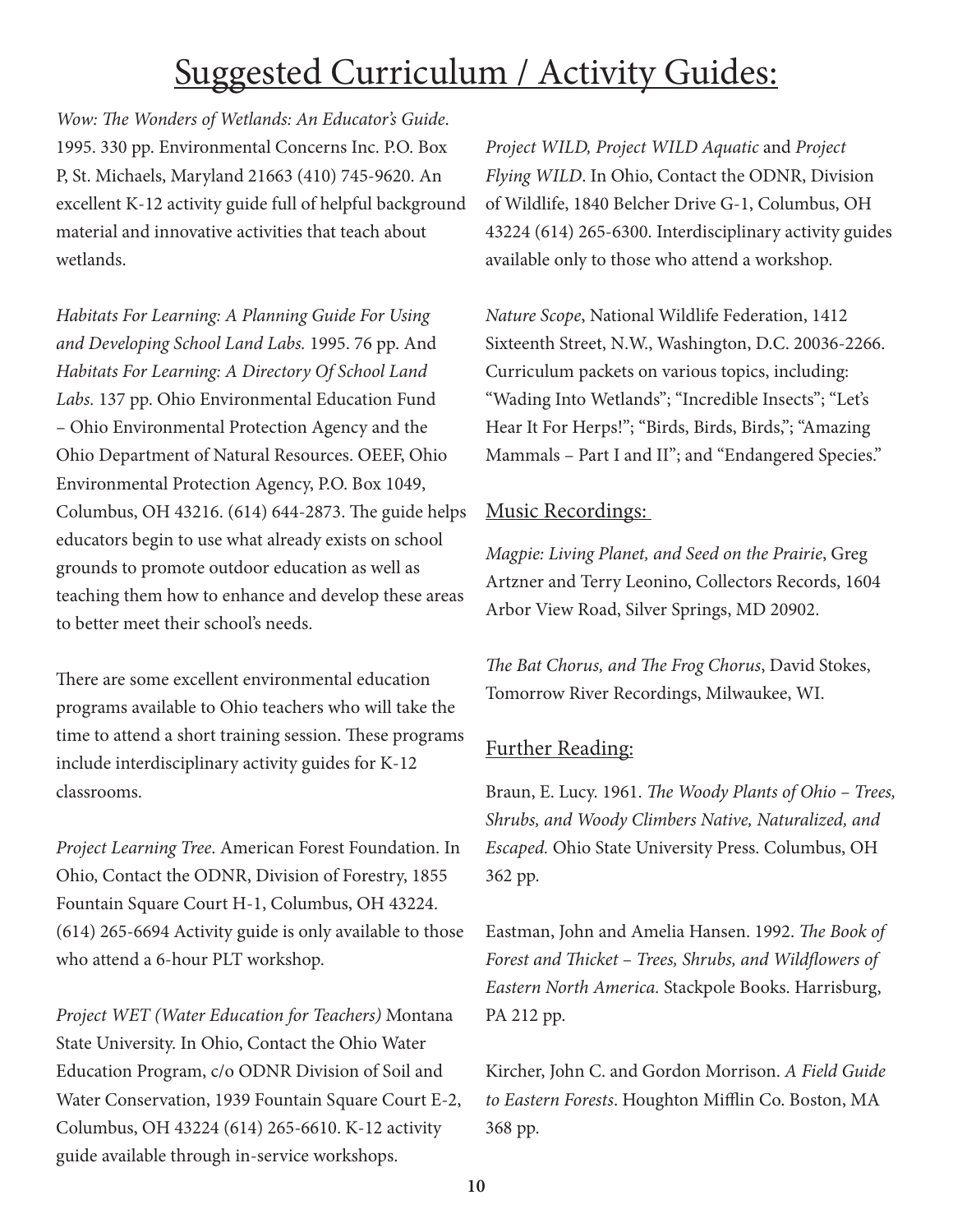Ladd, Doug and Frank Oberle. 1993. *Tallgrass Prairie.* The Nature Conservancy. Falcon Press Publishing Co. Helena, MT. 262 pp.

Lafferty, Michael (ed). 1979. *Ohio's Natural Heritage.* Ohio Academy of Sciences. Columbus, OH. 324 pp.

Lyons, J. and S. Jordon. 1989. *Walking Wetlands: A Hiker's Guide to Common Plants and Animals of Marshes, Bogs, and Swamps.* John Wiley and Sons Inc. New York. 222 pp.

Madson, John. 1995. *Where the Sky Began.* Houghton Mifflin Co. Boston, MA. 326 pp.

Niering, W.A. 1985. *Wetlands: Audubon Society Nature Guides*. Alfred Knopf, New York. 638 pp.

Smith., J. Robert and Beatrice S. Smith. 1980. *The Prairie Garden: 70 Native Plants You Can Grow in Town or Country.* University of Wisconsin Press. Madison, WI.

#### Contacts:

Ohio Department of Natural Resources Fountain Square, Columbus, OH 43224 (614) 265-6565 http://www.dnr.state.oh.us

#### Divisions of ODNR:

| Wildlife                    | $(614)$ 265-6300 |
|-----------------------------|------------------|
| Soil and Water Conservation | $(614)$ 265-6610 |
| Forestry                    | $(614)$ 265-6610 |
| Publications                | $(614)$ 265-6659 |

Ohio Environmental Protection Agency 50 W. Town Street, Suite 700 Columbus, OH 43215 (614) 644-3020 http://www.epa.ohio.gov/

USDA, Forest Service Wayne National Forest Supervisor's Office 219 Columbus Rd., Athens, OH 45701 (614) 592-6644

*For general information and local chapters contact:* Audubon Ohio c/o Grange Insurance Audubon Center 505 West Whittier Street Columbus, OH 43215 Phone: (614) 545-5475 http://www.audubonohio.org/

*Ohio Audubon nature centers;* Aullwood Audubon Center and Farm 1000 Aullwood Rd., Dayton, OH 45414 Phone: (937) 890-7360 http://aullwood.center.audubon.org/

Grange Insurance Audubon Center 505 West Whittier Street Columbus, OH 43215 Phone: (614) 224-3303 http://grange.audubon.org

# *Web Resources:*

#### **Forests:**

Buckeye Forest Council http://www.buckeyeforestcouncil.org/ Ohio DNR Division of Forestry http://www.ohiodnr.com/forestry/ Ohio Tree Index http://www.dnr.state.oh.us/forestry/trees/default.htm **Prairies:**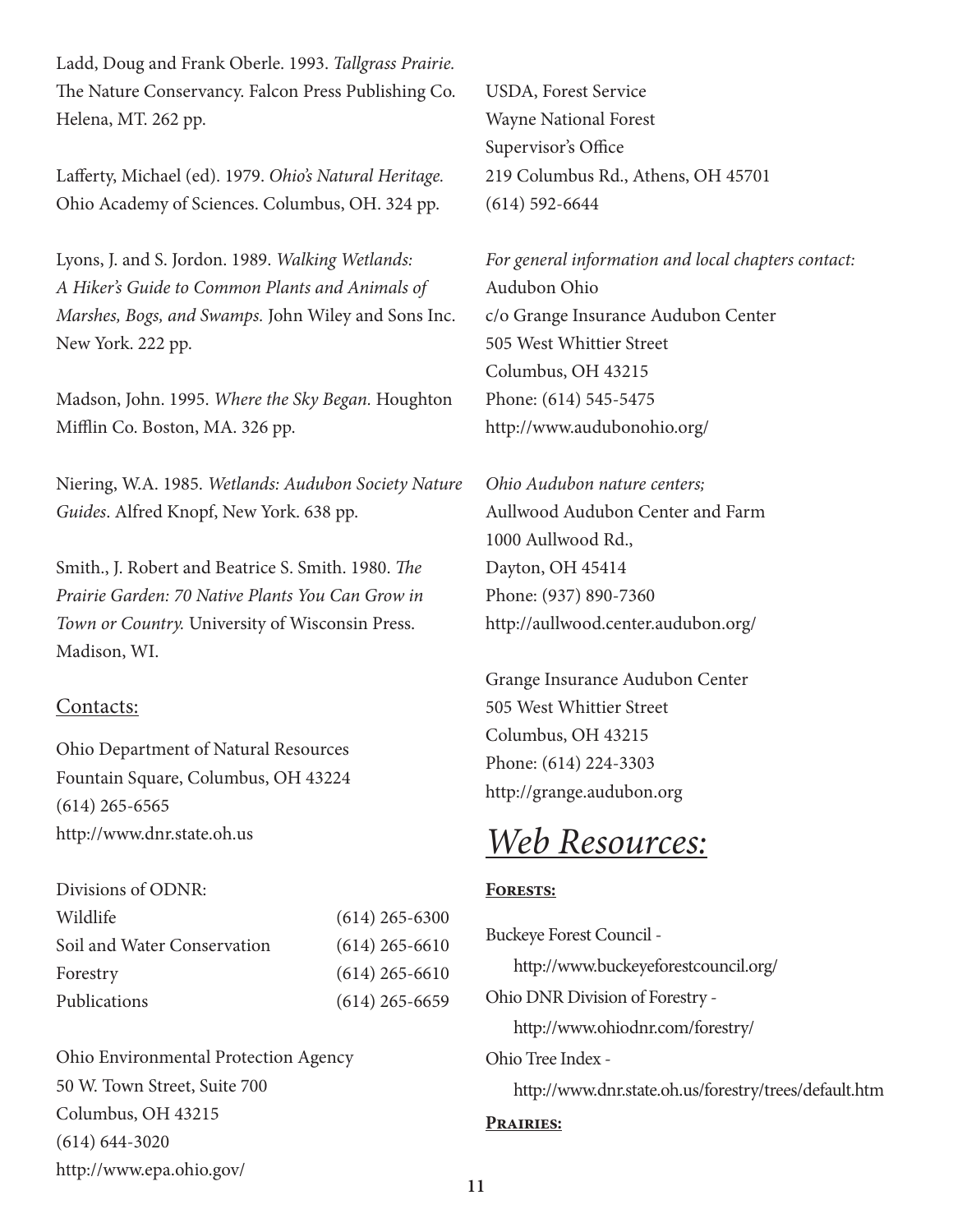42 Explore – Prairies http://42explore.com/prairie.htm Ohio Prairie Association http://www.ohioprairie.org/ Ohio Prairies – ODNR-DNAP http://www.ohiodnr.com/dnap/prairies/default.htm Ohio State Marion – Prairie NC http://www.marion.ohio-state.edu/prairie/default.html Prairies Forever http://www.prairies.org/ **Wetlands:** Learning About Wetlands http://vathena.arc.nasa.gov/curric/land/wetland/ National Wetlands Research Center http://www.nwrc.usgs.gov/ Ohio Watershed Network http://ohiowatersheds.osu.edu/index.html U.S. EPA Wetlands http://www.epa.gov/region5/water/wshednps/topic\_ wetlands\_education.htm Ohio Wetlands Foundation http://www.ohiowetlands.org/ **General Interest:** EEK – Environmental Ed for Kids http://www.dnr.state.wi.us/org/caer/ce/eek/index.htm National Geographic – Habitats http://www.nationalgeographic.com/geographyaction/ habitats/ Ohio History Central http://www.ohiohistorycentral.org/index.php Ohio State Symbols http://www.ohiohistorycentral.org/category.php?c=SS Missouri Botanical Gardens http://www.mbgnet.net/

Blue Planet Biomes-World Biomes -

**Environmental Organizations:** Akron Zoo http://www.akronzoo.org/ American Forests http://www.americanforests.org/ Audubon Ohio http://www.audubon.org/chapter/oh/oh/index.html Aullwood Audubon Center and Farm (Dayton) http://www.audubon.org/local/sanctuary/aullwood/ Boonshoft Museum of Discovery (Dayton) www.boonshoftmuseum.org/ Brukner Nature Center (Troy) http://www.bruknernaturecenter.com/ Cincinnati Zoo http://www.cincyzoo.org/ Cleveland Metroparks Zoo http://www.clemetzoo.com/ Columbus Zoo http://www.colszoo.org/ Dawes Arboretum (Newarkj) http://www.dawesarb.org/ Grange Insurance Audubon Center (Columbus) http://www.grangeinsuranceauduboncenter.org/ Holden Arboretum (Willoughby) http://www.holdenarb.org/ Lake Erie Nature and Science Center (Bay Village) http://www.lensc.org/ National Wildlife Federation http://www.nwf.org/ Nature Center at Shaker Lakes http://www.shakerlakes.org/ Ohio Historical Society http://www.ohiohistory.org/ Ohio Parks and Recreation Association http://www.opraonline.org/

http://www.blueplanetbiomes.org/world\_biomes.htm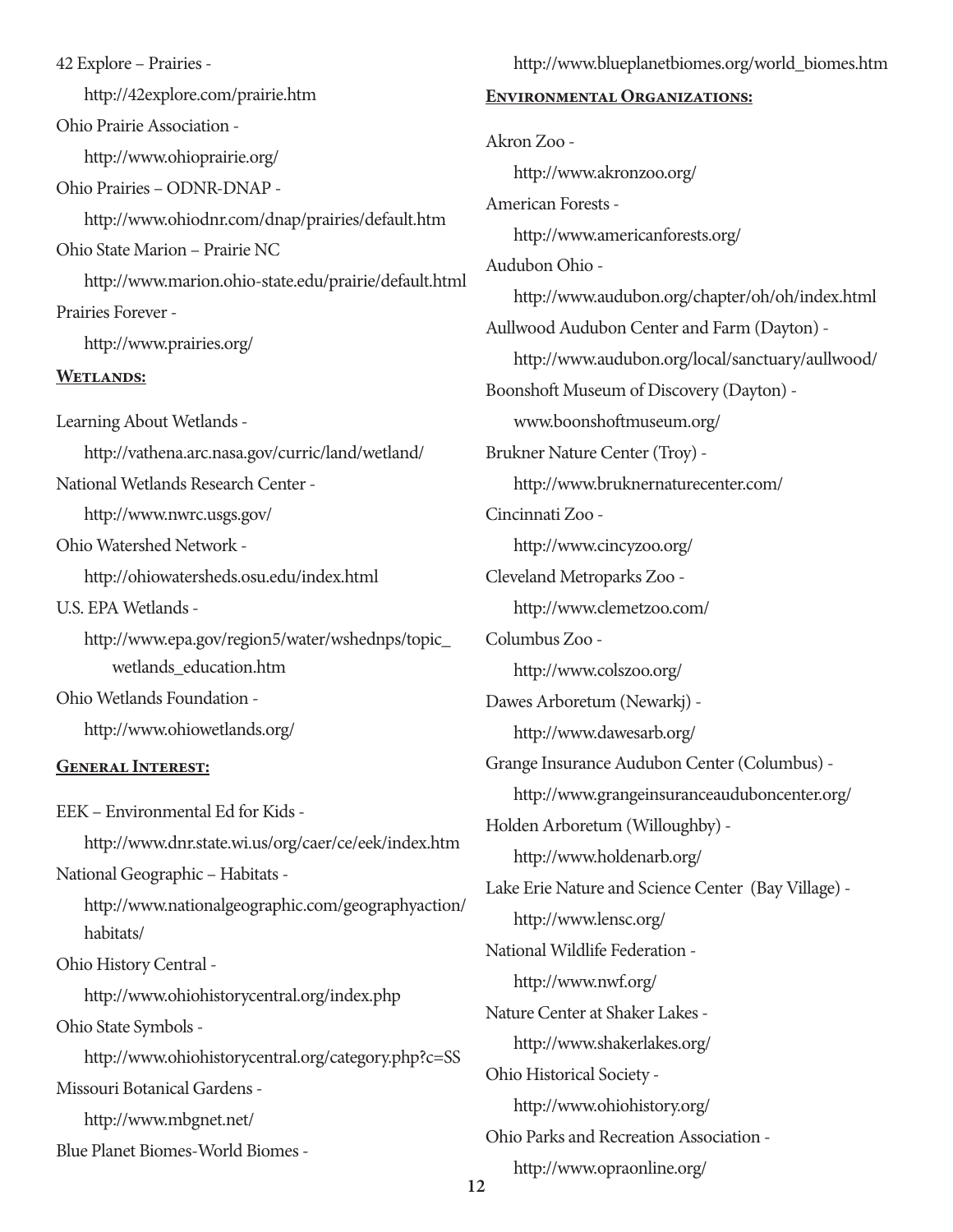Sierra Club – Ohio http://www.sierraclub.org/oh/ The Nature Conservancy – Ohio http://www.nature.org/wherewework/northamerica/ states/ohio/ Toledo Metroparks www.metroparkstoledo.com/ Toledo Zoo http://www.toledozoo.org/ U.S. Fish and Wildlife Service http://www.fws.gov/ The Wilds (Cumberland) http://www.thewilds.org/ **Ohio State Agencies:** Ohio Department of Natural Resources http://www.dnr.state.oh.us/ Ohio DNR Division of Natural Areas and Preserves http://www.ohiodnr.com/dnap/ Ohio DNR Division of Wildlife http://www.ohiodnr.com/WILDLIFE/ Ohio Environmental Protection Agency http://www.epa.state.oh.us/ Ohio EPA Office of Environmental Ed http://www.epa.state.oh.us/oeef/ Ohio Geological Survey -

http://www.ohiodnr.com/geosurvey/

#### **Teacher Workshops:**

National Flying Wild Website http://www.flyingwild.org/ Ohio Flying Wild http://www.muc.edu/academics/nature\_center/what\_ s\_new/flying\_wild\_has\_migrated\_to\_northeast\_ohio Ohio Project Learning Tree http://www.ohiodnr.com/forestry/education/plt.htm Ohio Project WET http://www.ohiodnr.com/water/educate/owep/ wetmain.htm Ohio Project WILD http://www.ohiodnr.com/wildlife/resources/ projectwild/project\_wild.htm **Free Ohio Natural History Magazines:** Ohio Natural Areas Magazine http://www.ohiodnr.com/dnap/publications/ newsletter/default.htm Ohio State Parks Magazine http://www.ohiodnr.com/parks/explore/magazine/ default.htm Wild Ohio Magazine http://www.ohiodnr.com/wildlife/Resources/ wildohio/wildohio.htm